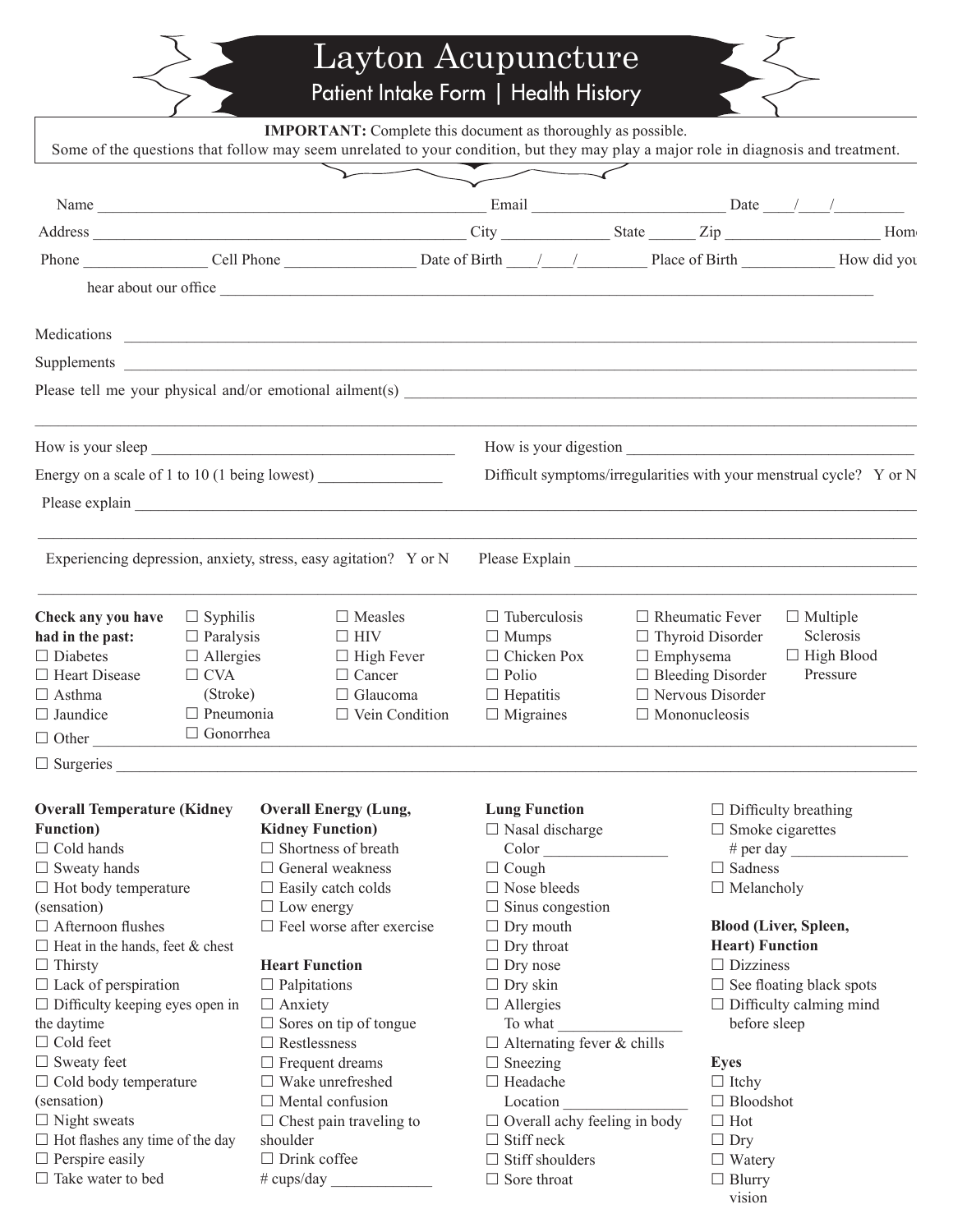### **Spleen Function**

- $\Box$  Low appetite
- $\Box$  Abrupt weight gain
- $\Box$  Abrupt weight loss
- Abdominal gas
- $\Box$  Gurgling noise in the stomach
- $\Box$  Fatigue after eating
- $\Box$  Prolapsed organ, which
- $\square$  Easily bruised
- $\Box$  Hemorrhoids
- $\Box$  Pensive
- $\Box$  Over thinking
- Worry

### **Stomach Function**

- $\Box$  Burning sensation
- after eating
- $\Box$  Large appetite  $\Box$  Bad breath
- 
- $\Box$  Mouth (canker) sores
- $\square$  Bleeding, swollen, or painful gums
- $\Box$  Heartburn
- $\Box$  Acid regurgitation
- $\Box$  Ulcer (diagnosed)
- $\Box$  Belching
- $\Box$  Hiccoughs
- □ Stomach Pain
- $\Box$  Vomiting

### **Dampness Trapped in Body**

- $\Box$  General sensation of heaviness in body  $\Box$  Mental heaviness
- $\Box$  Mental sluggishness
- $\square$  Mental fogginess

**Check any that have occurred in blood relatives:**

- $\Box$  Swollen hands
- $\Box$  Swollen feet
- $\Box$  Swollen joints
- □ Chest Congestion
- Nausea
- $\Box$  Snoring
- □ Discharge

## **Liver/Gall Bladder Function**

- $\Box$  Chest pain
- $\Box$  Tight sensation
- $\Box$  Bitter taste in the mouth
- $\Box$  Anger easily
- $\Box$  Frustration
- $\Box$  Depression
- $\Box$  Irritability
- $\Box$  Unable to adapt to stress
- $\Box$  Skin rashes
- $\Box$  Headache top of the head
- $\square$  Sexually transmitted disease
- which
- Numbness
- $\square$  Muscle spasms
- $\square$  Muscle twitching  $\Box$  Muscle cramping
- $\Box$  Seizures
- $\Box$  Convulsions
- $\Box$  Lump in throat
- □ Neck tension
- $\Box$  Limited range of motion
- in neck
- $\Box$  Shoulder tension
- $\Box$  Limited range of motion
- in shoulder  $\Box$  Drink alcohol
- 
- $\Box$  Recreational drugs
- $\Box$  High pitched ringing in ears

 $\Box$  Stroke □ Cancer  $\Box$  Tuberculosis

**Family Member Alive Deceased Present Health Or Cause Of Death** 

 $\Box$  Gall stones

Father  $\Box$ Paternal Grandfather  $\Box$ Paternal Grandmother  $\Box$ Mother  $\Box$ Maternal Grandfather  $\Box$ Maternal Grandmother  $\Box$ Spouse  $\Box$ Children Brother  $\Box$ Brother  $\Box$ Sister  $\Box$   $\Box$   $\Box$ Sister  $\Box$ 

> $\Box$  Diabetes □ Allergies  $\Box$  Kidney Disease

## **Kidney/Urinary/Bladder**

**Libido** □ Normal  $\Box$  High □ Low

**Women Only**

# of children

Color \_\_\_\_\_\_\_\_\_\_\_\_\_\_\_\_

 Nausea  $\Box$  Depression □ Breast changes

 $\Box$  Pain  $\Box$  Migraines  $\Box$  Other

**Men Only**  $\square$  Swollen testes  $\Box$  Testicular pain  $\Box$  Impotence

Regular Menstrual Cycle: Y or N

Age of first menses  $\#$ Days cycle lasts \_\_\_\_\_\_\_\_ Pregnant: Y or N

# of Pregnancies \_\_\_\_\_\_\_\_ Age

 $\Box$  Bleeding between periods

**Premenstrual Symptoms**

 $\square$  Premature ejaculation  $\Box$  Feeling of coldness or numbness in genitalia

of menopause \_\_\_\_\_\_\_\_  $\Box$  Vaginal discharge

- $\Box$  Frequent cavities
- $\Box$  Easily broken bones
- $\Box$  Sore knees
- $\Box$  Weak knees
- $\Box$  Cold sensation in the knees
- $\Box$  Low back pain
- □ Memory problems
- $\square$  Excessive hair loss
- $\Box$  Low pitched ringing in the ears
- $\Box$  Kidney stones
- $\Box$  Bladder infections
- $\Box$  Wake two or more times during the night to urinate
- □ Lack of bladder control
- $\Box$  Fear
- $\Box$  Easily startled

#### **Urination**

- Normal color
- □ Dark yellow
- $\Box$  Clear
- $\Box$  Reddish
- $\Box$  Cloudy
- □ Strong odor
- $\Box$  Burning
- $\Box$  Painful

#### **Large Intestine Function**

- □ Loose stool
- $\Box$  Constipated
- $\Box$  Incomplete
- □ Diarrhea
- □ Blood in stool

 $\Box$  Alcoholism □ Heart Disease  $\Box$  Obesity

 Nervous Illness  $\Box$  High Blood Pressure

 $\Box$  Bleeding Disorder □ Mental Illness

 $\Box$  Mucous in stool

and diarrhea

□ Undigested food in stool  $\Box$  Alternating constipation